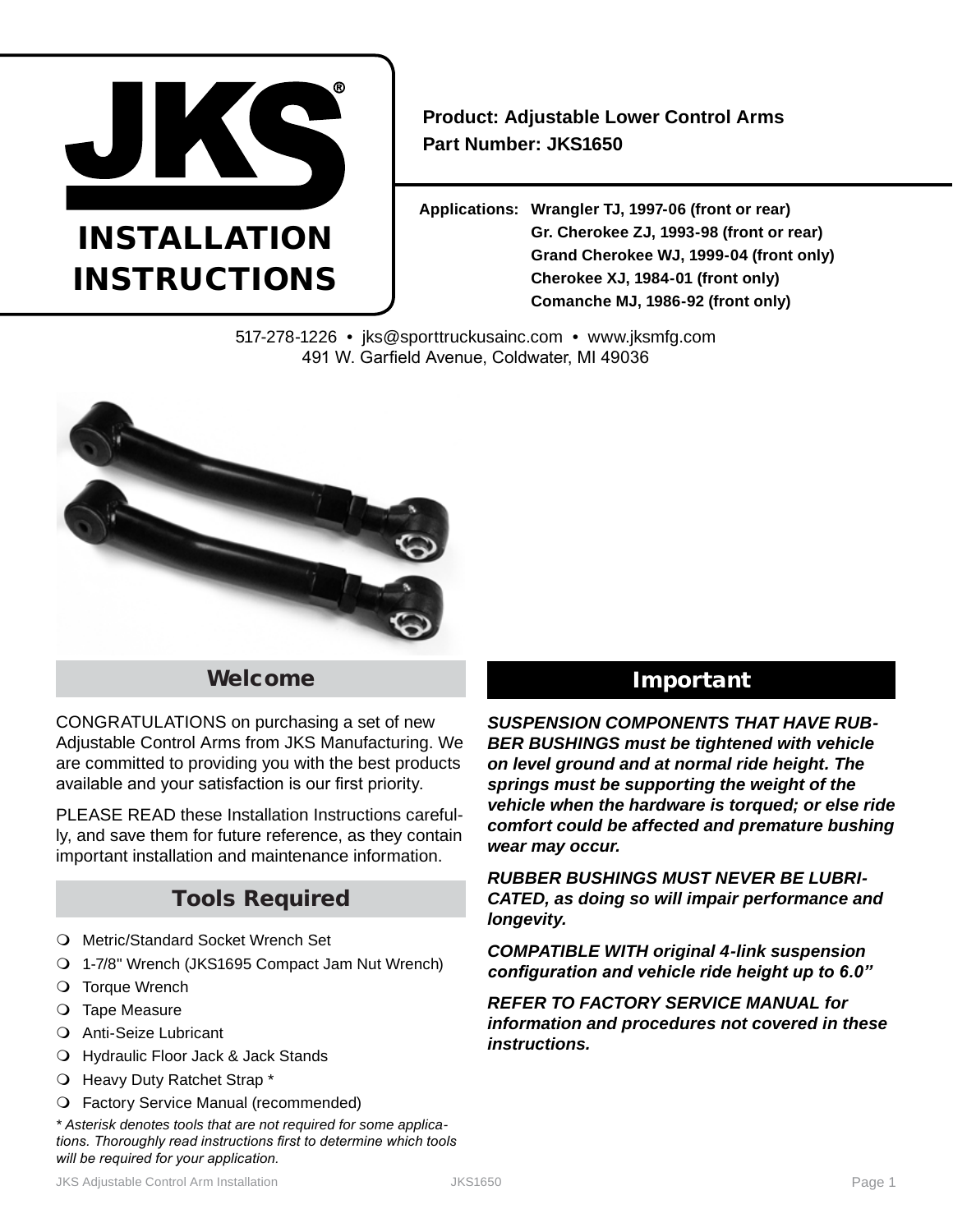## Pre-Installation Note

# **A**GRAND CHEROKEE WJ NOTE

### *IMPORTANT NOTE REGARDING CONTROL ARM SPACERS FOR GRAND CHEROKEE WJ MODELS*

The factory suspension arm brackets on the chassis and axle are wider than the control arm bushings. Therefore, it

**VOID** 

is necessary to insert spacer washers between the bracket and bushing to fill this void as illustrated.

Both front and rear control arms require the same spacers. Enough spacers for 1 set of arms is included in JKS6109.

The axle mount requires one 1/4" thick washer on each side of the control arm.

The frame mount requires one 1/8" thick spacer on each side fo the control arm.

# ATTENTION INSTALLER

Use flat was held was to fill void between bracket and bushing

*Install Adjustable Control Arms ONE AT A TIME for easiest alignment of mounting hardware.*

## Installation

### 1. REMOVE ORIGINAL LOWER SUSPENSION ARM

- Raise and support the vehicle chassis with jack stands.
	- **C** FRONT INSTALLATION Position behind front lower suspension arm brackets.
	- REAR INSTALLATION Position in front of rear lower suspension arm brackets.
- Raise the axle housing back into position and support with a hydraulic jack. HINT: The axle housing should be evenly supported and the suspension

at normal ride height. Do not attempt removal or installation with the suspension extended, or the axle drooped, as this will place tension on suspension arm mounting hardware.

- Q Remove the lower suspension arm nut and bolt from the axle housing bracket. Retain the original mounting hardware.
- $\Rightarrow$  FRONT INSTALLATION If front axle is equipped with cam adjusters (see illustration below), scribe or paint alignment marks for re-installation reference.



- O Remove the nut and bolt from the chassis rail bracket. Retain the original mounting hardware.
- O Remove the original lower suspension arm from the vehicle.

## **Q 2. SET CONTROL ARM LENGTH**

Adjustable Control Arms are fully collapsed when supplied from JKS and must be adjusted to the desired lengths before installation.

- Determine ideal Control Arm length for your application by considering factors such as:
	- **C** Length of OE suspension arm
	- $\Rightarrow$  Tire Clearance
	- Pinion Angle / Caster
	- $\heartsuit$  Rotate adjustable end of Control Arm until the desired length is achieved.
	- $\bullet$  Recommended length for 3-4" of lift is 16-1/4"
- Adjust corresponding Control Arm to exact same length.